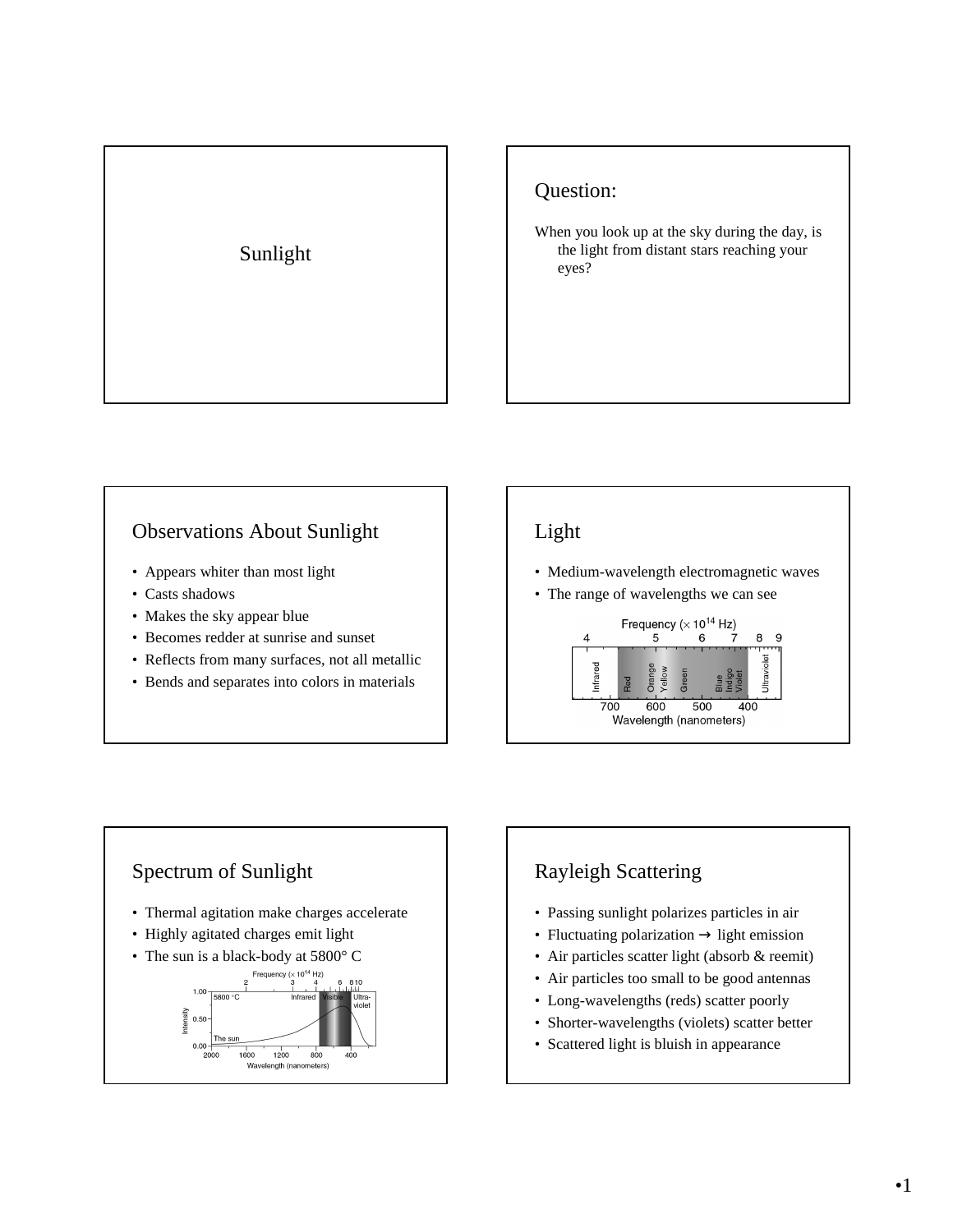#### Question:

When you look up at the sky during the day, is the light from distant stars reaching your eyes?

#### Refraction

- Polarization of matter delays light's passage
- Light slows as it passes through matter
- As sunlight slows, it bends refraction – On slowing, bend is toward normal line
- As sunlight speeds up, it also refracts – On speeding up, bend is away from normal line
- Index of refraction – factor by which light's speed is reduced

#### Reflection

- Light polarizes different materials differently
- In different materials, light has different – speeds of travel
	- relationships between electric & magnetic fields
- These changes lead to reflections
	- As sunlight slows, some of it reflects
	- As sunlight speeds up, some of it reflects

### Dispersion

- Light's speed in a material depends on color
- Violet light usually moves slower than red
- Refraction (bending) depends speed change
- Violet light usually bends more than red

# Rainbows • Refraction, reflection, and dispersion **Sunlight** Violet light

## Interference • Light from different paths can interfere – Constructive – fields are in same direction – Destructive – fields are in opposite directions • The two reflections from a film interfere • Different colors may Soap film interfere differently